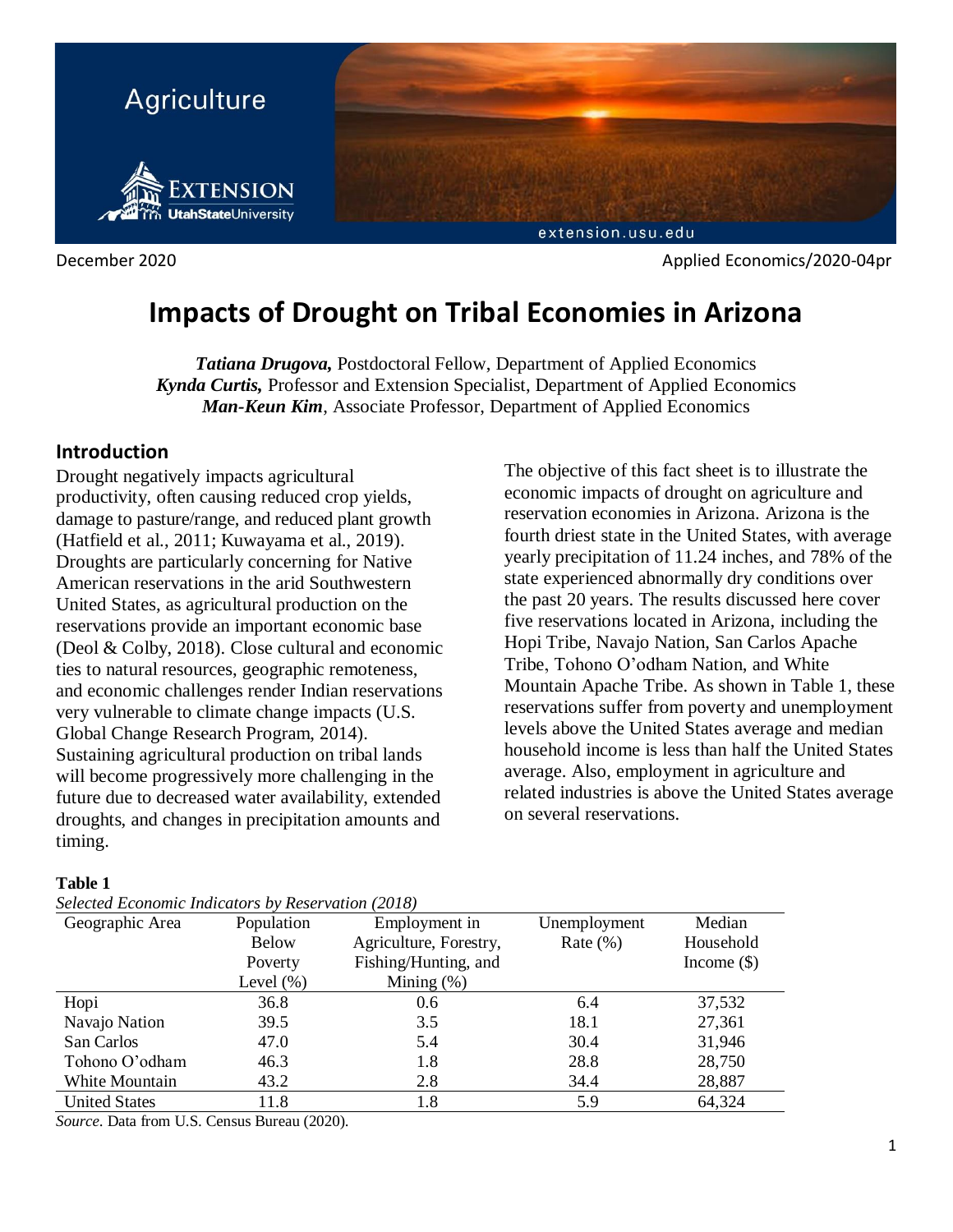Of all agricultural sales in Arizona, "cattle and calves" represent 17% and "hay/forage" (all irrigated) 10% (USDA NASS, 2019a). Of all cattle inventory and harvested hay/forage acres in Arizona, more than half are produced in reservation counties (66% for cattle, 56% for hay) (USDA NASS, 2020). In addition, available data for the Navajo Nation (Western, Chinle, and Ft. Defiance

agencies in Arizona) show that livestock production is very important (roughly 68% of all agricultural sales), and cattle represent roughly 17% of all livestock inventory, following sheep and goats in importance (USDA NASS, 2019b). Table 2 provides 2017 cattle inventory and hay production in acres by reservation.

#### **Table 2**

| Reservation    | Counties (Reservation % Share of County | Cattle    | Hay        |
|----------------|-----------------------------------------|-----------|------------|
|                | Area)                                   | Inventory | Production |
| Hopi           | Coconino $(5\%)$ , Navajo $(17\%)$      | 7,200     | n/a        |
| Navajo Nation  | Apache (61%), Coconino (27%),           | 47,100    | 600        |
|                | Navajo (40%)                            |           |            |
| San Carlos     | Gila (21%), Graham (37%), Pinal (4%)    | 18,600    | 3,600      |
| Tohono O'odham | Maricopa (2%), Pima (42%), Pinal (8%)   | 33,800    | 8,100      |
| White Mountain | Apache (7%), Gila (17%), Navajo (10%)   | 7,300     | 70         |

*Note.* Values calculated using cattle inventory and hay production data by county, reservation share (USDA NASS, 2020).

### **Calculating Economic Impacts**

We used cattle inventory (head) and hay yield (tons/acre) data from the United States Department of Agriculture (USDA) National Agricultural Statistical Service (NASS). Precise cattle inventory and hay production data is not available for each reservation, so values were estimated using available county-level data, reservation share only. Data spanned from 1981 to 2016.

To measure drought, we used the Palmer Drought Severity Index (PDSI) data from the Center for Disease Control and Prevention (CDC), provided by the Cooperative Institute for Climate and Satellites – North Carolina (CICS-NC). PDSI values were compiled using temperature and precipitation data. PDSI can range from -10 to 10, but typically -4 to 4, where 0 represents normal conditions and negative/positive values represent drier/wetter conditions.

First, we applied panel data analysis to examine how drought impacts cattle inventory and hay yields. We then used the regression estimates to calculate cattle and hay production losses under defined drought scenarios. Finally, we estimated the dollar value of cattle and hay production losses for each reservation, which represents the direct

impacts of drought. These were used to determine total economic impacts (losses) to each reservation. Total economic impacts include (1) direct impacts (e.g., losses in cattle and hay sectors); (2) indirect impacts (e.g., losses in related sectors, which either sell inputs to the cattle and hay sectors, such as feed, seeds, labor, and veterinary services, or purchase output of cattle and hay sectors, such as food processing); and (3) induced impacts (e.g., losses due to reduced household income and spending throughout the economy, as well as reduced tax revenues).

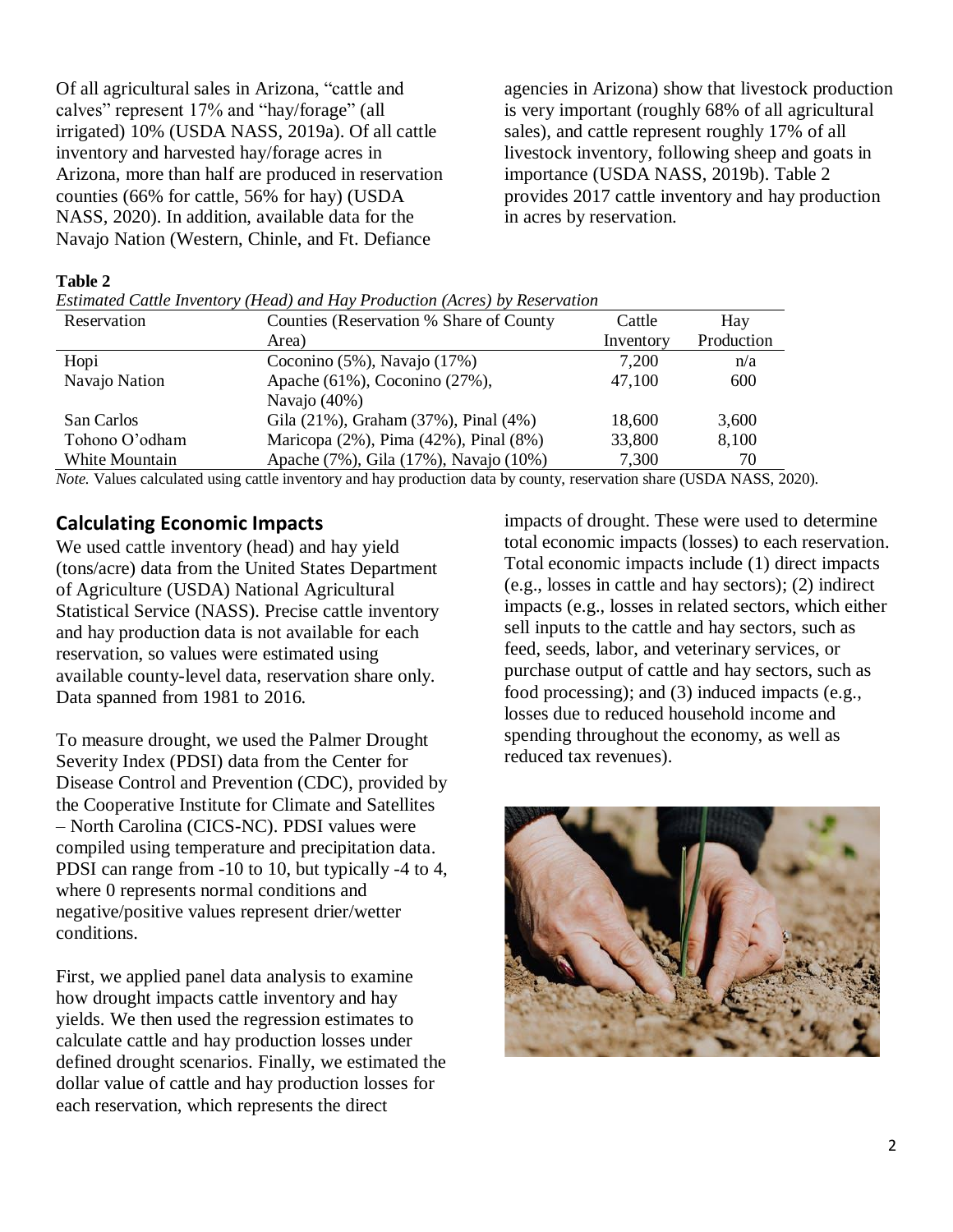# **Drought Impacts on Cattle Inventory and Hay Yields**

The impacts of PDSI (drought severity), drought duration (years), and wet periods (years) were used to estimate the impacts of drought on cattle inventory and hay yields. Results show that drought affects cattle inventory and hay yields significantly but differently.

First, drought negatively affects cattle inventory and hay yield during the year that conditions become drier. Specifically, a decrease in PDSI by 1 unit (drier conditions) results in a 0.3% decrease in cattle inventory and 0.4% decrease in hay yields in the first year of drought. Drought also has a longterm negative impact on cattle inventory but no long-term impact on hay yields. Specifically, a oneyear duration of very dry conditions (that is, PDSI below -1.9) results in a 1.87% decrease in cattle inventory in the following year. Cattle producers are impacted by drought through reduced feed availability and/or higher feed costs, which may motivate them to cull or sell cattle earlier than planned. The reduction of breeding stock affects post-drought cattle inventory (Shrum et al., 2018).

# **Direct and Total Economic Impacts of Drought on Tribal Communities**

Two assumed drought scenarios and their impact on cattle inventory and hay yields in Table 3 were used to estimate the direct and total economic impacts of

drought. Direct losses of drought affecting the cattle sector range from \$0.348 million for the Hopi Tribe to \$2.267 million for Navajo Nation (see Table 4). Total economic impacts due to cattle sector losses range from \$0.805 million for White Mountain Apache to \$7.408 million for Tohono O'odham Nation, with total economic losses of \$16.2 million for all five reservations (only for areas in Arizona).

We calculated the direct and total impacts with the assumption that very dry conditions (PDSI less than -1.9) last for two years, causing a 3.72% decrease in cattle inventory, but the impacts can be scaled up or down. For example, for a one-year drought, the estimated impacts would be half.

The direct losses of drought for the hay sector range from \$300 for White Mountain Apache to \$89,000 for Tohono O'odham Nation (see Table 5). Total economic impacts due to hay sector direct losses range from \$1,000 for White Mountain Apache to \$490,000 for Tohono O'odham Nation, with total economic losses of \$577,000 for all four reservations (data not available for the Hopi Tribe).

Again, we calculated direct and total impacts with the assumption that PDSI decreases by 2 units, causing an 0.87% decrease of hay yields, but the impacts can be scaled up or down. For example, for PDSI decrease by 1 unit, the estimated impacts would be half.

### **Table 3**

*Drought Scenarios and Impacts on Cattle Inventory and Hay Yields* 

| Product | Scenario Description                                               | <b>Total Impact</b> |
|---------|--------------------------------------------------------------------|---------------------|
| Cattle  | Two-year drought: PDSI decreases below -1.9 and stays the same for | $-3.72\%$           |
|         | two years, then increases back to the pre-drought level.           |                     |
| Hay     | PDSI decreases by 2 units.                                         | $-0.87\%$           |

#### **Table 4**

|--|

| Reservation                  | Direct  | Indirect | Induced | Total   |
|------------------------------|---------|----------|---------|---------|
|                              | Impacts | Impacts  | Impacts | Impacts |
| Hopi                         | 0.348   | 0.403    | 0.107   | 0.859   |
| Navajo Nation <sup>a</sup>   | 2.267   | 2.478    | 0.570   | 5.316   |
| San Carlos Apache            | 0.984   | 0.517    | 0.313   | 1.814   |
| Tohono O'odham Nation        | 1.805   | 4.208    | 1.396   | 7.408   |
| <b>White Mountain Apache</b> | 0.352   | 0.376    | 0.077   | 0.805   |
| Total                        | 5.755   | 7.983    | 2.464   | 16.202  |

*Note.* <sup>a</sup>The area of the Navajo Nation located in Arizona.